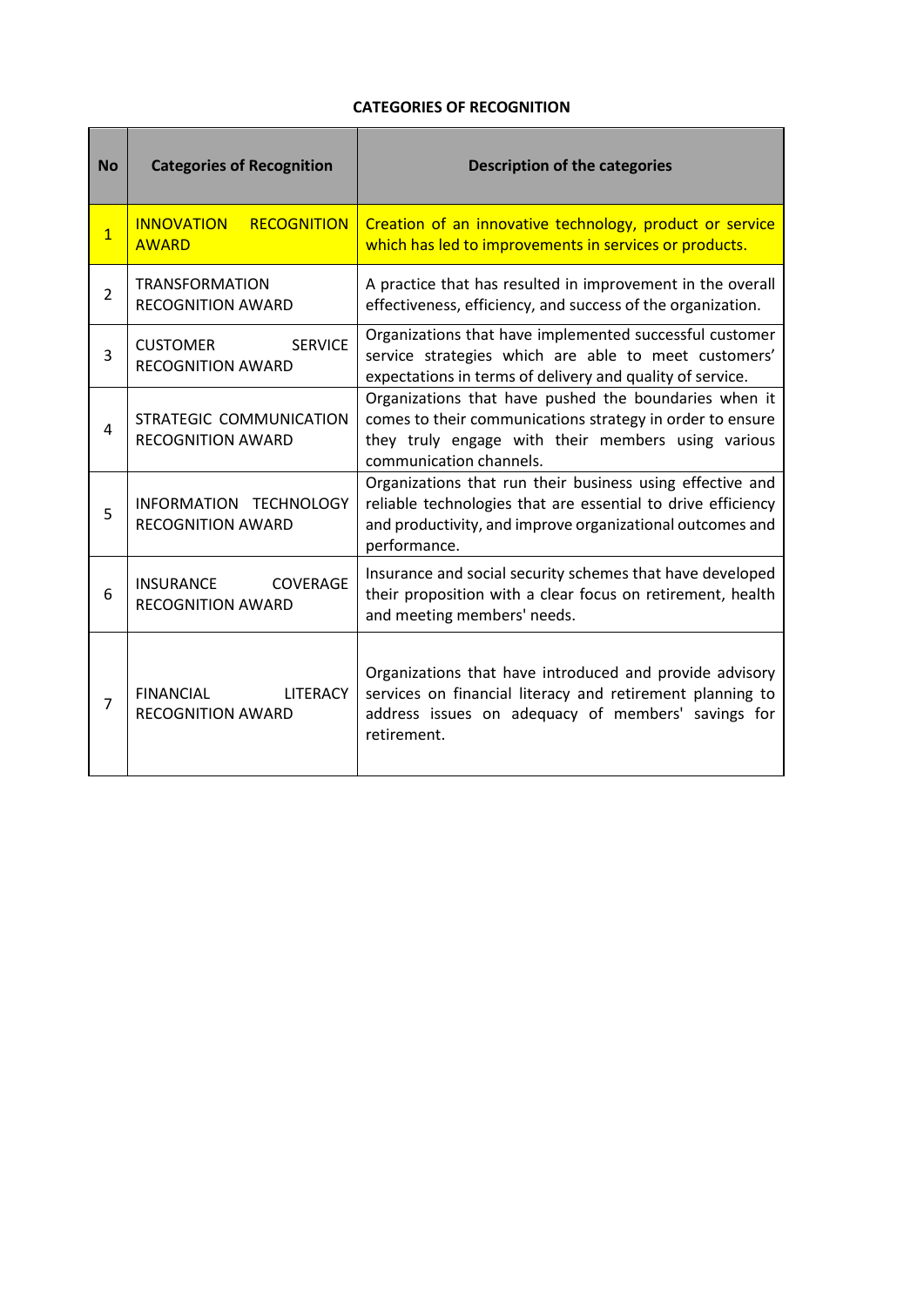## **WRITE UP TEMPLATE**

| <b>CATEGORY</b>                                                         |                | <b>INNOVATION RECOGNITION AWARD</b>                                                                                                                                                                                                                                                                                                            |  |  |
|-------------------------------------------------------------------------|----------------|------------------------------------------------------------------------------------------------------------------------------------------------------------------------------------------------------------------------------------------------------------------------------------------------------------------------------------------------|--|--|
| ORGANIZATION                                                            | $\ddot{\cdot}$ | SOCIAL SECURITY ORGANISATION (SOCSO) MALAYSIA                                                                                                                                                                                                                                                                                                  |  |  |
| <b>CONTACT PERSON</b>                                                   |                | Name: Mohd Rosdi Bin Mat Yasin<br><b>Position: Deputy Chief Executive Officer (Management)</b><br>No: +60123734433                                                                                                                                                                                                                             |  |  |
| <b>NAME OF PROJECT</b>                                                  | $\ddot{\cdot}$ | CONTRIBUTIONS PAYMENT PORTAL : iPERKESO                                                                                                                                                                                                                                                                                                        |  |  |
| <b>OBJECTIVE</b><br><b>AND</b><br><b>NATURE</b><br>OF<br><b>PROJECT</b> |                | Contribution Payment Portal known as iPERKESO is a channel that allows<br>employers to submit records of contribution payments using an online<br>platform.                                                                                                                                                                                    |  |  |
|                                                                         |                | This medium of contribution payment is an improvement introduced by<br>PERKESO to facilitate employers to pay monthly contributions in line with<br>the e-Government initiative for ease of doing business in a borderless<br>world.                                                                                                           |  |  |
| <b>WHY</b><br>IT<br><b>BE</b><br><b>SHOULD</b><br><b>RECOGNISED</b>     | $\ddot{\cdot}$ | iPERKESO was introduced starting 1 March 2017, and initial testimony<br>shows that the system receives good response from users especially the<br>newly registered employers. Through the medium, employers can pay<br>contributions with ease at specified intervals of not exceeding the 15th<br>day of each month.                          |  |  |
|                                                                         |                | Before <i>iPERKESO</i> was introduced, the contribution payment was made<br>through SOCSO counters, collecting banks' counters, post office counters,<br>and Internet banking.                                                                                                                                                                 |  |  |
|                                                                         |                | Meanwhile, information on contributions and employee records were<br>submitted to SOCSO offices using Form 8A, tapes, compact discs,<br>diskettes and internet banking.                                                                                                                                                                        |  |  |
|                                                                         |                | Through these methods, the contributions are paid either by cash,<br>cheque, money order or electronic fund transfer. These transactions are<br>not easy for employers where contributions and employee records<br>cannot be updated immediately due to a shortage of staff and available<br>tools.                                            |  |  |
|                                                                         |                | <i>iPERKESO</i> directly minimises the differences arising from the processing<br>of contributions records manually, which in turn can eliminate customer<br>nonconfidence in SOCSO.                                                                                                                                                           |  |  |
|                                                                         |                | This can be attributed to factors like payments stored in digital format,<br>secured contribution payment, lesser possibility of damage or loss of<br>cheques, reduce errors caused by human factor, and employers can<br>transfer contribution payments from the company's bank account or<br>personal account directly into SOCSO's account. |  |  |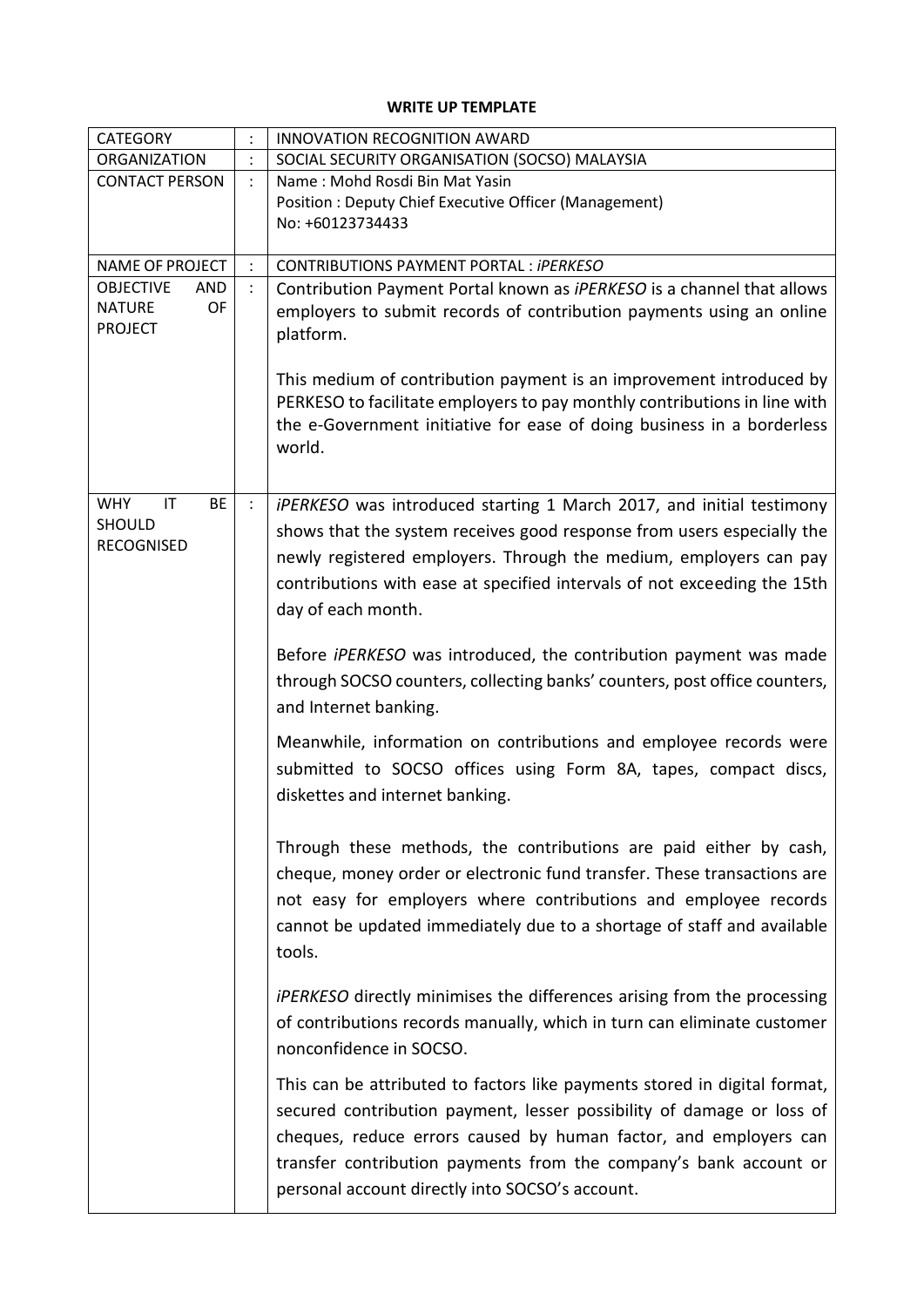| <b>SUMMARY OF THE</b> | $\ddot{\cdot}$                                                        | <i>iPERKESO</i> was introduced to the employers as a platform or payment                               |  |  |
|-----------------------|-----------------------------------------------------------------------|--------------------------------------------------------------------------------------------------------|--|--|
| <b>PROJECT</b>        |                                                                       | medium for easy and safe monthly contributions in accordance with the                                  |  |  |
|                       |                                                                       | aspirations of SOCSO as a dynamic, excellent and leading social security                               |  |  |
|                       |                                                                       | provider. To enhance the administration of the fund for efficient benefits                             |  |  |
|                       |                                                                       | payments to qualified recipients records of contributions from employers                               |  |  |
|                       |                                                                       | and employees need to be managed accurately and in a safe manner.                                      |  |  |
|                       |                                                                       |                                                                                                        |  |  |
|                       |                                                                       | To ensure the functionality and sustainability of this fund, contribution                              |  |  |
|                       |                                                                       | handled<br>comprehensively<br>are<br>using<br>customer-friendly<br>receipts                            |  |  |
|                       |                                                                       | application channel and at the same time, all information is conveyed in                               |  |  |
|                       |                                                                       | a secure manner.                                                                                       |  |  |
|                       |                                                                       |                                                                                                        |  |  |
|                       |                                                                       |                                                                                                        |  |  |
|                       |                                                                       | With an easy-to-use internet-based application, iPERKESO attracts<br>employers to utilise it due to: - |  |  |
|                       |                                                                       |                                                                                                        |  |  |
|                       |                                                                       | it serves as a portal that allows the payment of SOCSO contributions<br>i.                             |  |  |
|                       |                                                                       | that enable employers to manage online payment. Using iPERKESO,                                        |  |  |
|                       |                                                                       | employers can add, update and manage details of employee                                               |  |  |
|                       |                                                                       | contributions, which includes personal details, employment status,                                     |  |  |
|                       |                                                                       | salary and length of employment.                                                                       |  |  |
|                       |                                                                       | <i>iPERKESO</i> also enable employers to create, update and transmit the<br>ii.                        |  |  |
|                       |                                                                       | records of contributions to SOCSO.                                                                     |  |  |
|                       |                                                                       | <i>iPERKESO</i> allows employers to review the records of previous<br>iii.                             |  |  |
|                       |                                                                       | payments without having to refer to SOCSO to get the info manually.                                    |  |  |
|                       |                                                                       | Employers can manage the monthly contribution payments via<br>iv.                                      |  |  |
|                       |                                                                       | online through the Financial Process Exchange (FPX) without using                                      |  |  |
|                       |                                                                       | having to use cash, cheque or money order.                                                             |  |  |
|                       |                                                                       |                                                                                                        |  |  |
|                       | iPERKESO also offers various facilities to employers such as managing |                                                                                                        |  |  |
|                       |                                                                       | contribution payments for more than one company at any time.                                           |  |  |
|                       |                                                                       | iPERKESO can save the administration and operations costs of the                                       |  |  |
|                       |                                                                       | employers and SOCSO through: -                                                                         |  |  |
|                       |                                                                       | (a) Reduction of printing and delivery of contribution forms (Form                                     |  |  |
|                       |                                                                       | 8A) to the employers.                                                                                  |  |  |
|                       |                                                                       | (b) Reduction of the processing of physical documents.                                                 |  |  |
|                       |                                                                       | improvement in the accuracy of records on employer and<br>(c)                                          |  |  |
|                       |                                                                       | employee contributions that can subsequently reduce costs in                                           |  |  |
|                       |                                                                       | updating the records manually.                                                                         |  |  |
|                       |                                                                       |                                                                                                        |  |  |